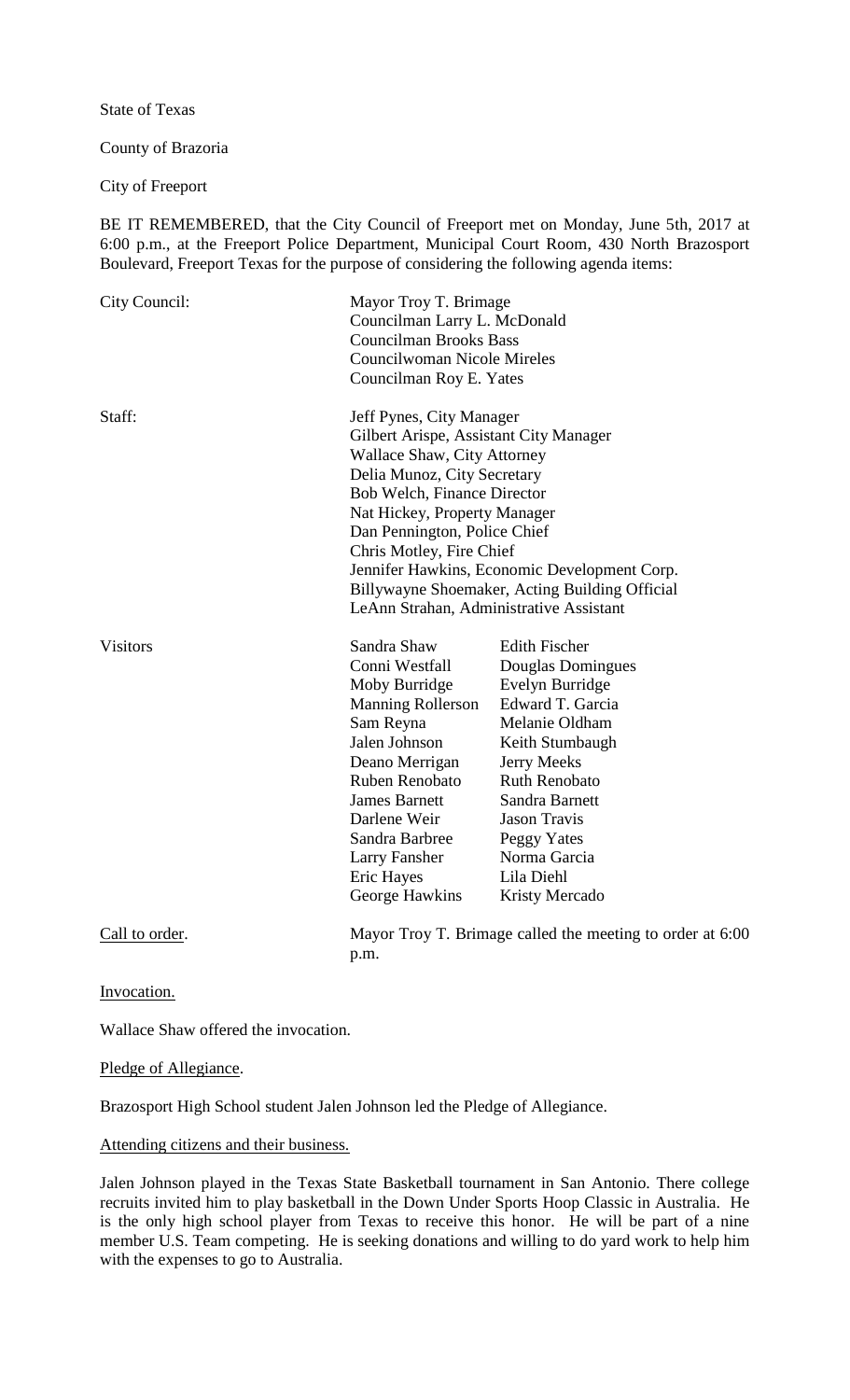Keith Stumbaugh of 518 W. 4th, Chairman of the Concern Citizens of Freeport read a letter to council essentially challenging that the newly elected Mayor did not meet the residency requirements and Council should act accordingly.

Consideration of approving the May 15, 2017 Council Minutes.

On a motion by Councilman Bass, seconded by Councilman McDonald, with all present voting "Aye", Council unanimously approved the May 15, 2017 Council Minutes.

Presentation by Danny Massey, Superintendent of Brazosport Independent School District, thanking the City of Freeport and the Freeport Historical Museum Foundation for their educational efforts and being a city that is committed to serving our youth.

Danny Massey, Superintendent of Brazosport Independent School District thanked the City and the Freeport Historical Museum Foundation for funding dual credits to our Brazosport students. He introduced the staff of BISD principals: Richard Yoes, Principal of Brazosport High School, Brooke Merritt, Principal of Freeport Intermediate School, Bridget Percel, Principal of Lanier Middle School, Margaret Meadows, Principal of Velasco Elementary School, Maria Espinoza, Principal of Fleming Elementary, Clara S. Davis, Chief Academic Officer and Tracy Phillis, Executive Director of Administration Services.

Presentation by Bob Welch, Finance Director regarding Brazosport Water Authority water rate increase.

Bob Welch Finance Director announced that on October l, 2017 BWA is increasing water rates to all their member cities from \$2.94 to \$3.05 per 1000 gallons for a total cost increase of \$80,300. The City is not proposing a rate increase in this year's budget.

Consideration of approving Resolution No. 2017-2516 approving submission of the grant application for the Crime Victim's Liaison to the office of the Governor.

On a motion by Councilwoman Mireles, seconded by Councilman Yates, with all present voting "Aye", Council unanimously approved Resolution No. 2017-2516 approving submission of the grant application for the Crime Victim's Liaison to the office of the Governor.

Consideration of approving Resolution No. 2017-2517 designating the Asst. City Manager Gilbert Arispe to act for and on behalf of the City of Freeport in dealing with the State of Texas General Land Office for the purpose of applying for state assistance to clean and maintain the public beaches.

On a motion by Councilman McDonald, seconded by Councilwoman Mireles, with all present voting "Aye", Council unanimously approved Resolution No. 2017-2517 designating the Asst. City Manager Gilbert Arispe to act for and on behalf of the City of Freeport in dealing with the State of Texas General Land Office for the purpose of applying for state assistance to clean and maintain the public beaches.

Consideration of approving Resolution No. 2017-2518 requesting an easement at Second Street where it crosses their Velasco Drainage District's Federal Levee, being the East Bank of the Brazos River Levee Section 2.

On a motion by Councilman Yates, seconded by Councilman McDonald, with all present voting "Aye" Council unanimously approved Resolution No. 2017-2518 requesting an easement at Second Street where it crosses their Velasco Drainage District's Federal Levee, being the East Bank of the Brazos River Levee Section 2.

Consideration of approving Ordinance No. 2017-2132 amending the definition of Recreation Vehicle contained in Section 120.01 of the Code of Ordinances of said City to add thereto a provision that any recreational vehicle more than ten (10) years old which is used or operated within the City must be inspected by the building official and certified to be safe for human occupation.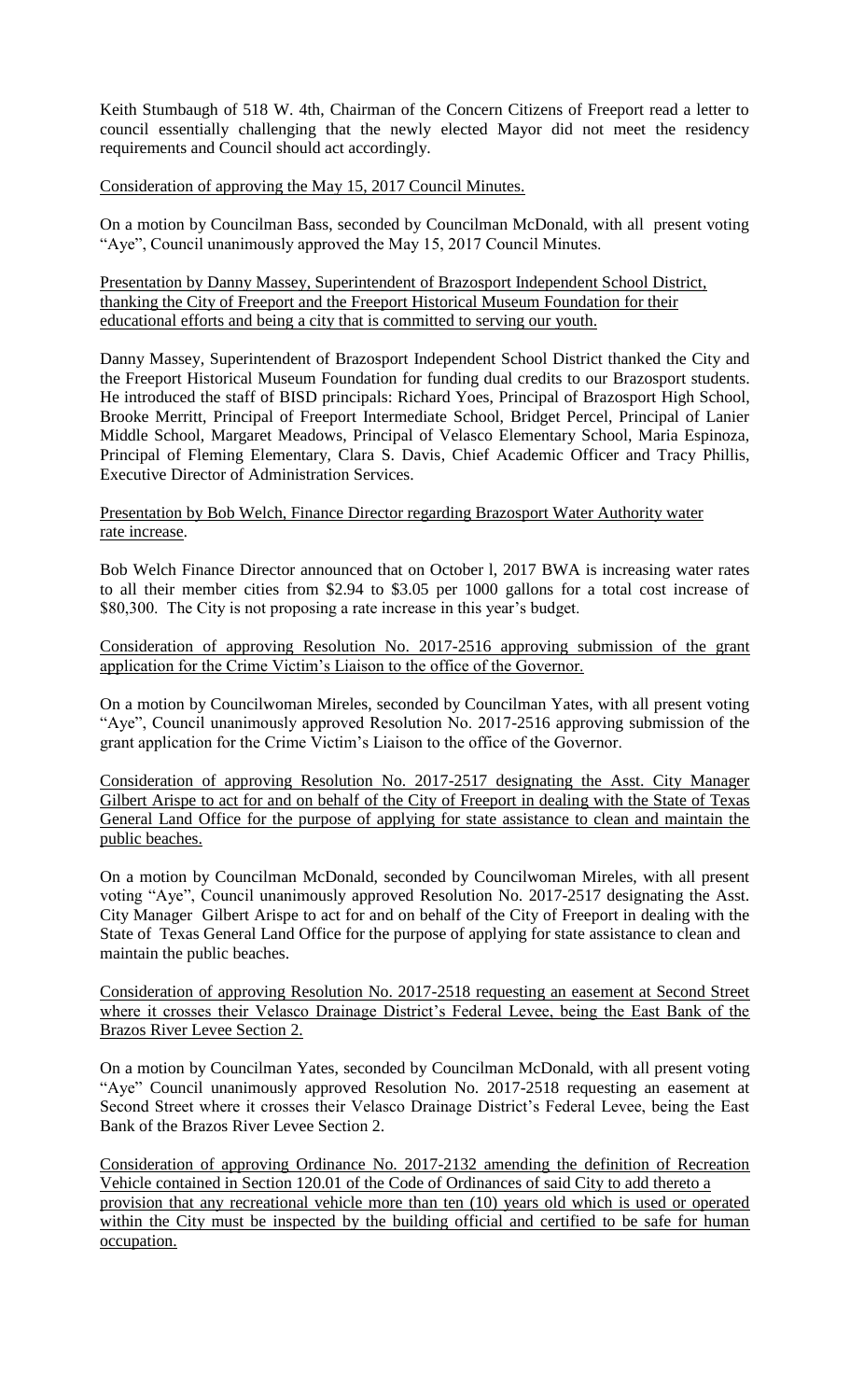On a motion by Councilman Yates, seconded by Councilman Bass, with all present voting 4 to l, Council approved Ordinance No. 2017-2132 amending the definition of Recreation Vehicle contained in Section 120.01 of the Code of Ordinances of said City to add thereto a provision that any recreational vehicle more than ten (10) years old which is used or operated within the City must be inspected by the building official and certified to be safe for human occupation. Councilman McDonald opposed.

Consideration of approving Ordinance No. 2017-2135 amending Section 150.011 of the Code of Ordinance of said City to provide, as a modification the 2015-Edition of the International Residential Code adopted by Section 150.01 of said Code of Ordinance, a requirement that each dwelling unit shall have a minimum of one thousand (1,000) square feet in area with the exclusions included therein; providing that any person violating said Code of Ordinances, as amended by this ordinance shall be guilty of a misdemeanor and assessed a fine in accordance with the provisions of Section 10.99 of said Code of Ordinances.

Mayor Troy T. Brimage recommends this item go back to the Planning Commission for further study.

Consideration of approving Ordinance No. 2017-2136 amending the Comprehensive Zoning Ordinance of the City, now codified as Chapter 155 of the Code of Ordinance of the City to add definitions for open space and greenbelt; ratifying and confirming all actions previously taken by the Planning Commission of said City or the City Council or both.

On a motion by Councilman Bass, seconded by Councilman McDonald, with all present voting "Aye", Council unanimously approved Ordinance No. 2017-2136 amending the Comprehensive Zoning Ordinance of the City now codified as Chapter 155 of the Code of Ordinance of the City to add definitions for open space and greenbelt; ratifying and confirming all actions previously taken by the Planning Commission of said City or the City Council or both.

Consideration of approving the bids and awarding the contract for the removal from the City's parking lot located East of East Park Avenue, between the 100 Block of East Second Street and the 100 Block of East Broad Street, an area of approximately 16,000 to 17,000 square feet, all existing concrete, grade to drain, add eight (8'') of stabilized base and stripping grass from the remainder of the parking lot, an area of approximately 45, 000 square feet, stabilize existing base to a depth of eight inches and grading to drain, installation of at least two inches of TX-DOT type D hot mix asphalt, and striping parking areas with marking paint as per City specifications, all according to the below mentioned plans and specifications, authorizing the City Manager or his designee to negotiate a contract with the successful bidder and authorizing the Mayor and City Secretary, respectively to execute and attest such contract.

Deano Merrigan an investor and developer has purchased a few buildings and leases them. He is in dire need of parking for the new businesses. It would be an asset to have parking for the businesses downtown.

Mayor Troy T. Brimage recommends this item to be reagendaed.

Consideration of selecting a qualified person as a representative to the Brazosport Water Authority Board for the term ending 2018.

On a motion by Councilman Bass, seconded by Councilman Yates, with all present voting "Aye", Council unanimously approved Kenny Hayes as a representative to the Brazosport Water Authority for the term ending 2018.

Consideration of the approval of any action items discussed in the Executive Session.

No action taken.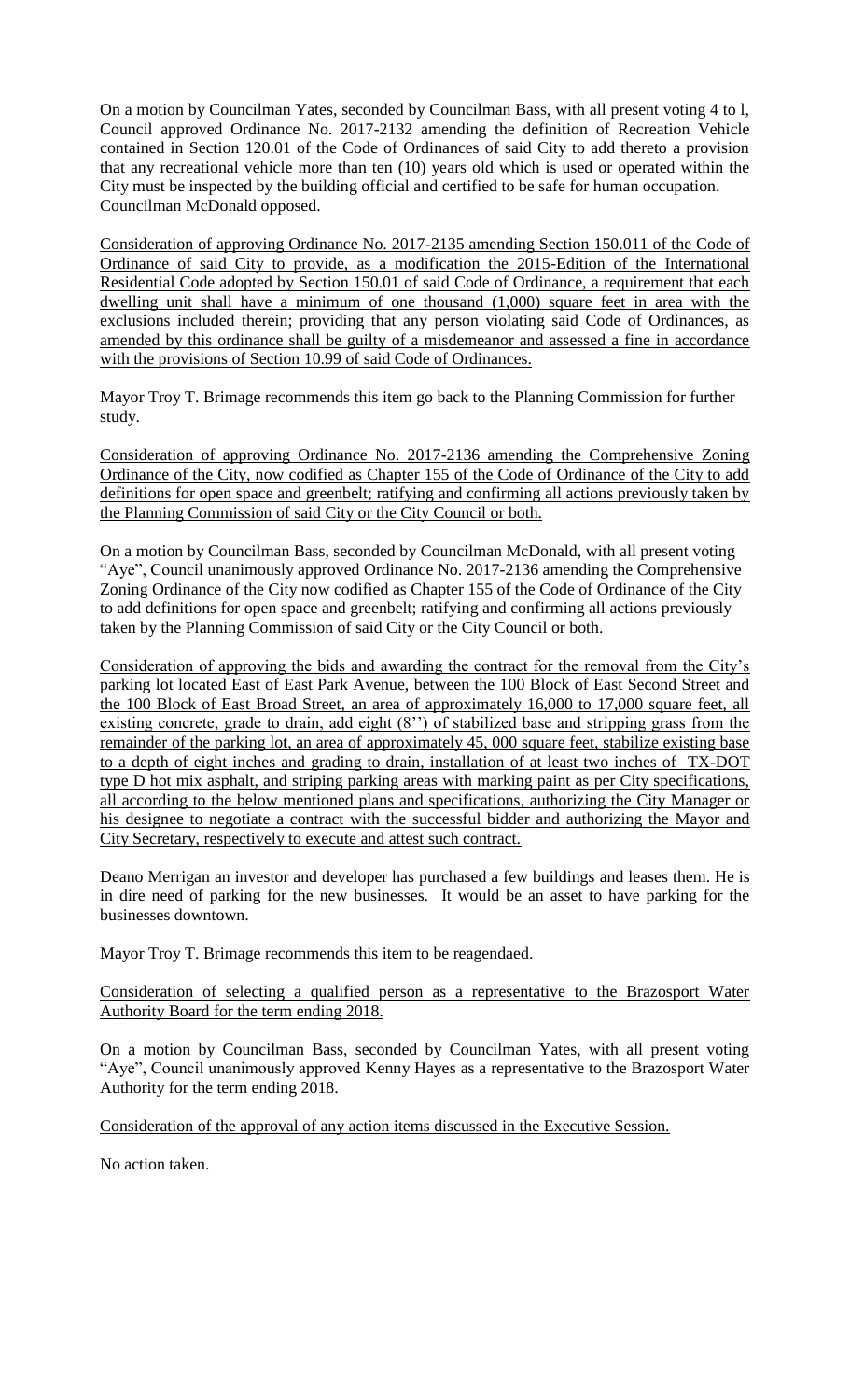Work Session:

Presentation by Edith Fisher, Director of Tourism of the Brazosport Convention & Visitors Council promoting and request for continued funding.

Edith Fischer of the Brazosport Convention & Visitors Council presented a PowerPoint Presentation on their tasks and the past year's activities and requested continued funding.

Presentation by Conni Westfall, Transportation Manager with Gulf Coast Center/Connect Transit operating a local bus service in the City of Freeport.

Ms. Connie Westfall, Transportation Manager presented a PowerPoint presentation of Connect Transit services. The bus transit service accommodates five routes through Angleton, Lake Jackson, Clute and Freeport. Freeport is the biggest user of Connect Transit. They are on their sixth year of service and the bus schedule is available at [www.gulfcoastcenter.org.](http://www.gulfcoastcenter.org/) He invited Staff, Directors and Council to ride the buses.

Appointing qualified person(s) to the following Boards and Commissions:

- Planning Commission: Cindy Cain and Eddie Virgil
- Library Board: James Walker, June Strambler, Nancy Hughes Board needs two members.
- Board of Adjustments: Roddy Mohler, Jim Pirrung, Sammye Moore and Tim Closs .
- Urban Renewal Board: Annette Sanford , Ken Tyner and Raul Ramirez
- Beautification/Parks & Recreation: Guadalupe Gonzalez, Margaret L. McMahan, Michael Dohle, and Michelle Backman
- Economic Development Corporation: (4) Recommendations: Ed Garcia, Ana Silbas, Jeff Pena, Trey Sullivan and Brad Stevens.
- Senior Citizens Commission : Ona Johnson, Sammy T. Moore, Martha Westbrook. Board needs to replace: Shirley Theriot, Rosa Segovia
- Charter Review Commission (5) Recommendations: Sandra Barbree, Amy Carrales, Donna Hayes, Ana Silbas, Rita Cundieff, Tony Davis

Appointing City Council liaisons to the following:

- Planning Commission Councilman McDonald
- Library Board Councilman Yates
- Board of Adjustments Councilman Bass
- Urban Renewal Board Mayor Troy T. Brimage
- Beautification/Parks & Recreation Troy T. Brimage
- Economic Development Corporation Councilwoman Mireles
- Senior Citizens Commission Councilwoman Mireles
- Charter Review Commission Councilman Bass
- City Manager Mayor Troy T. Brimage

Mayor Troy T. Brimage closed the Formal Session and Open the Executive Session at 7:26 p.m.